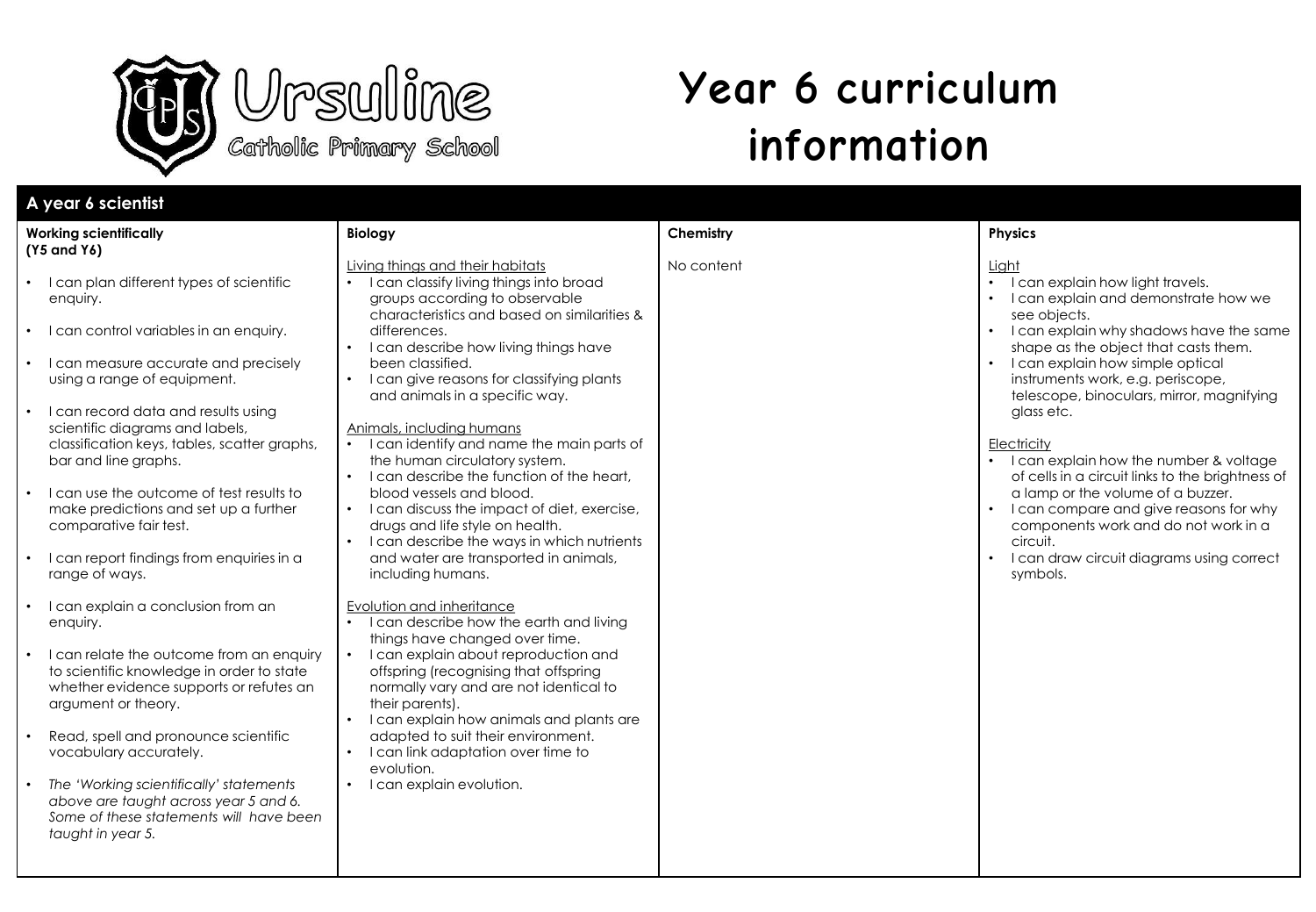## **A year 6 historian**

- I can place features of historical events and people from the past societies and periods in a chronological framework.
- I can summarise the main events from a period of history, explaining the order of events and what happened.
- I can summarise how Britain has had a major influence on the world.
- I can identify and explain differences, similarities and changes over a period of time.
- I can identify and explain propaganda.
- I can describe a key event from Britain's past using a range of evidence from different sources.
- I can give reasons for why change occurred and identify the impact of this change.

#### **A year 6 geographer**

- I can use Ordnance Survey symbols and 6 figure grid references.
- I can answer questions by using a map.
- I can use maps, aerial photographs, plans and e-resources to describe what a locality might be like.
- I can describe how volcanoes are created and what their impact is on people's lives.
- I can locate and name some of the world's most famous volcanoes.
- I can describe how earthquakes are created.

### **A year 6 artist**

- I can explain why I have used different tools to create art.
- I can explain why I have chosen specific techniques to create my art.
- I can explain the style of my work and how it has been influenced by a famous artist.
- I can use feedback to make amendments and improvement to my art.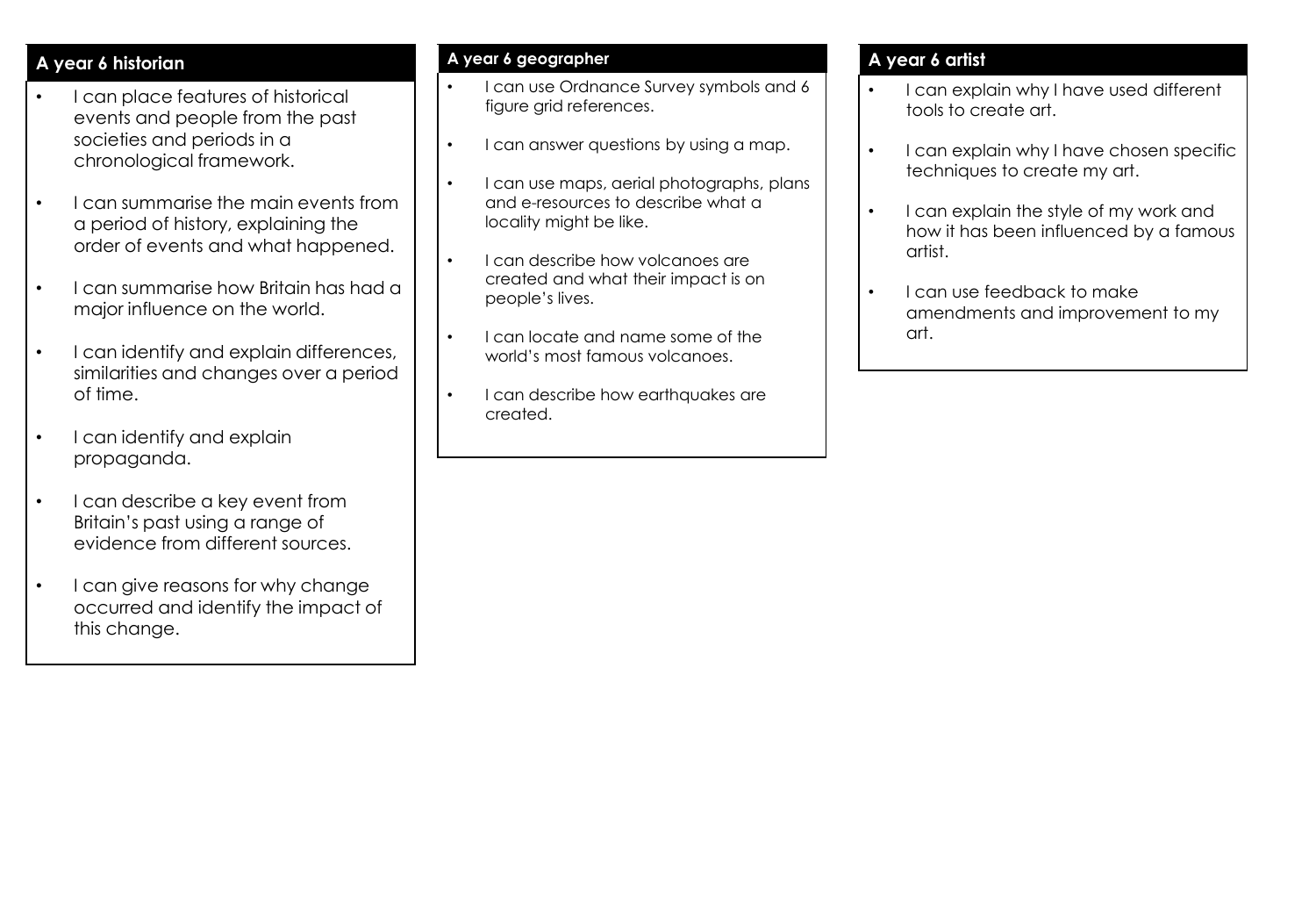| A year 6 designer                                                                     | A year 6 musician                                                                           | A year 6 sports person                                                                                                  |
|---------------------------------------------------------------------------------------|---------------------------------------------------------------------------------------------|-------------------------------------------------------------------------------------------------------------------------|
| can use market research to inform my<br>plans and ideas.                              | I can sing in harmony confidently and<br>$\bullet$<br>accurately.                           | Games<br>I can play to agreed rules.<br>$\bullet$                                                                       |
| I can follow and refine my plans.<br>$\bullet$                                        | I can perform parts from memory.<br>$\bullet$                                               | I can explain rules.<br>$\bullet$<br>I can umpire.<br>$\bullet$<br>I can make a team and communicate plan.<br>$\bullet$ |
| I can justify my plans in a convincing<br>$\bullet$                                   | I can take the lead in a performance.<br>$\bullet$                                          | I can lead others in a game situation.<br>$\bullet$                                                                     |
| way.                                                                                  | I can use a variety of different musical<br>$\bullet$                                       | <b>Gymnastics</b><br>I can combine my own work with that of                                                             |
| can show that I consider culture and<br>$\bullet$<br>society in my plans and designs. | devices in my composition (including<br>melody, rhythms and chords).                        | others.<br>I can link sequences to specific timings.                                                                    |
| I show that I can test and evaluate my<br>$\bullet$<br>products.                      | can analyse features within different<br>$\bullet$<br>pieces of music.                      | Dance                                                                                                                   |
| I can evaluate my product against clear<br>$\bullet$                                  | can compare and contrast the impact<br>$\bullet$<br>that different composers from different | I can develop sequences in a specific style.<br>I can choose my own music and style.<br>$\bullet$                       |
| criteria.                                                                             | times have had on people of that time.                                                      | <b>Athletics</b><br>I can demonstrate stamina.                                                                          |
|                                                                                       |                                                                                             | Outdoor and adventurous                                                                                                 |
|                                                                                       |                                                                                             | I can plan a route and a series of clues for<br>someone else.                                                           |
|                                                                                       |                                                                                             | I can plan with others taking account of safety<br>and danger.                                                          |